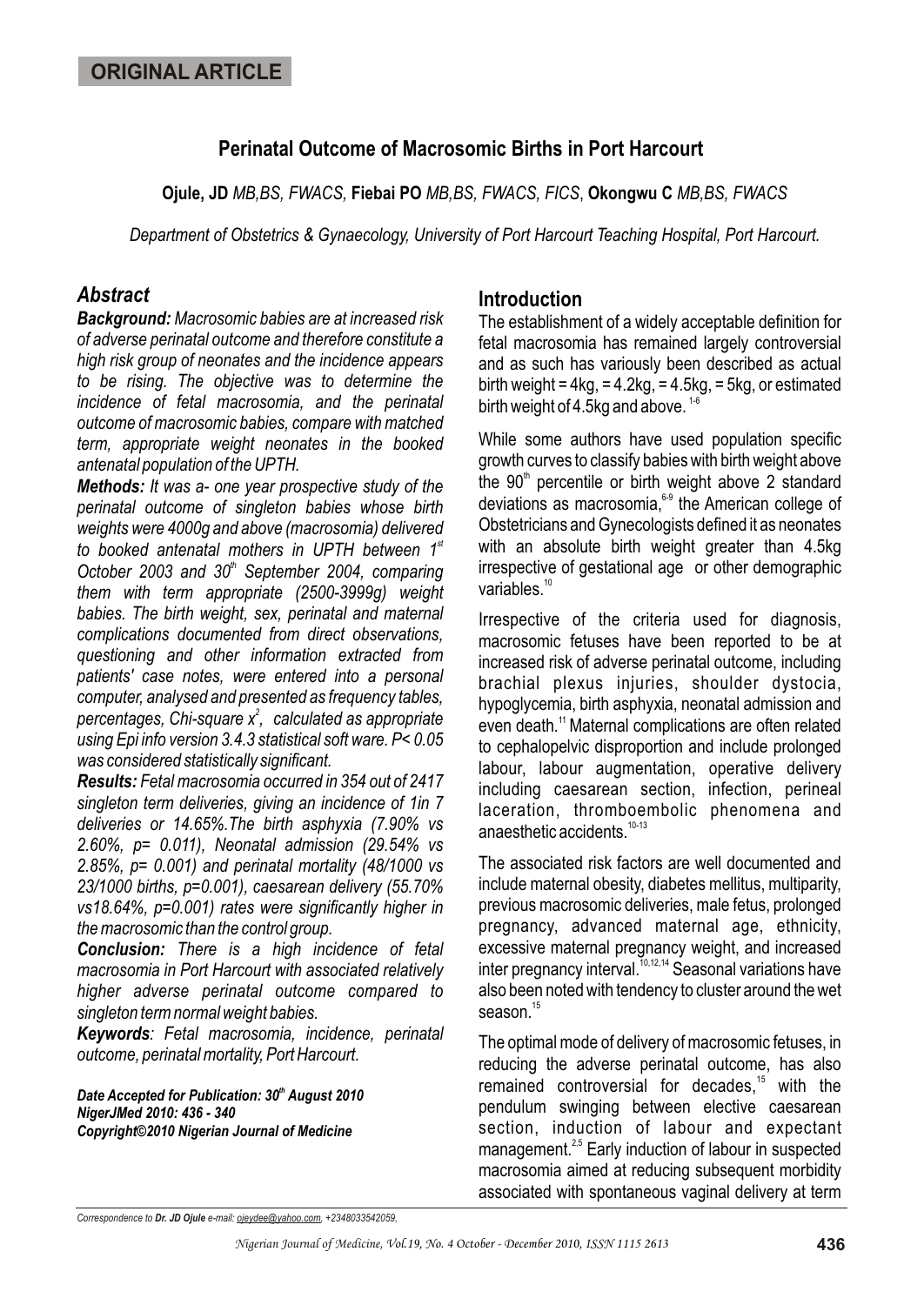has not been found to reduce caesarean section rate, instrumental delivery or perinatal morbidity.<sup>16</sup> On the other hand, elective caesarean births advocated by some authors,  $2.17$  have been criticized, as this may warrant a large number of unnecessary caesarean sections to prevent a single bad outcome in suspected macrosomic pregnancies, since some can be delivered vaginally with low rates of maternal and neonatal complications.<sup>18</sup>

This study was therefore carried out to determine the incidence of fetal macrosomia and to compare the perinatal outcome of macrosomic babies with that of singleton term appropriate weight controls, irrespective of their mode of delivery, at the University of Port Harcourt teaching Hospital (UPTH), Port Harcourt.

# **Patients and methods**

It was a-1 year prospective study between  $1<sup>st</sup>$  October  $2003$  and  $30<sup>th</sup>$  September 2004. Ethical approval was given by the University of Port Harcourt Teaching Hospital Ethics committee.

Babies whose birth weights were =4000g (macrosomia) delivered to booked antenatal mothers in UPTH within this period were recruited for the study. For each macrosomic baby, the next baby in sequential order with normal birth weight (2500g - 3999g), was also recruited and served as control, after obtaining verbal consent from the mother. Babies of multiple pregnancies, unbooked and non consenting mothers were excluded. Patients with uncertain last menstrual period with no early ultrasound scan dating were also excluded from the study.

All babies were weighed naked by a trained nurse/midwife within 1 hour of birth, using the waymaster scale which was checked daily for zero error and its reliability with known weight.

The Apgar scores were assessed in 1 and 5 minutes of birth and documented by the midwife or the attending physician using the conventional five parameters each with 0-2 scores, giving a minimum of 0 and maximum of 10. After delivery, each baby was given routine care and resuscitation as indicated by the baby's clinical condition. All babies with low Apgar scores (<6) at 5 minutes, were admitted to the intensive care baby unit (SCBU). Also, babies of diabetic mothers and those whose birth weights were  $= 4500g$ , were routinely admitted into SCBU. The control babies were either admitted into the nursery or sent to the lying-in ward depending on their clinical condition. The weight, sex, perinatal complications and the fate of both groups of neonates were documented.

Obstetric data of the mother such as age, educational status, parity, gestational age, previous obstetric history, details of labour and complications and mode delivery were obtained directly from each parturient and or extracted from their case records. All the information was fed into a personal computer, analyzed and presented as tables, standard deviations, mean, percentages, Chi-square  $x^2$ , Fishers' exact test, relative risk(RR), calculated as appropriate using Epi info version 3.4.3 statistical software. P< 0.05 was considered statistically significant.

#### **Results**

Three hundred and fifty four (354) of the two thousand four hundred and seventeen thousand (2,417) singleton term deliveries within the study period were macrosomic babies, giving an incidence of 1 in 7 deliveries or 14.65%.

# **Fetal characteristics**

Amongst the macrosomic babies, 210 were males, and 144 were females, giving a male to female ratio of 3:2. This was statistically significant as  $x^2 = 8.24$ , P = 0.04.

The birth weight of macrosomic babies ranged from 4000 to 6550g with a mean  $\pm$  SD of 4267g  $\pm$  315g, as shown in table I. The heaviest female baby weighed 6550g delivered by emergency caesarean section at term to a-36 year old diabetic, para 2 mother whose 2 previous babies were macrosomic. This was closely followed by a 6500g fresh female stillborn, delivered by emergency caesarean section at term to a -31 year old diabetic multiparous mother. These two patients were earlier scheduled for elective caesarean delivery, but defaulted and instead presented in labour. The three heaviest males each weighed 5100g, one delivered by emergency caesarean section for failed vacuum, and the other 2 by spontaneous vaginal delivery at term.

## **Perinatal morbidity**

Table II shows the perinatal complications. The birth asphyxia rate (1 minute Apgar score  $\leq 6$ ) in the macrosomic group was 7.9% compared to the control group with 2.6%, as shown in table. This was statistically significant as  $x^2$  = 10.58, p = 0.0114.

Also, the rate of SCBU admission, 29.54% in the macrosomic group compared to the control (2.85%) was statistically significant as  $x^2 = 69.12$ , p = 0.0001.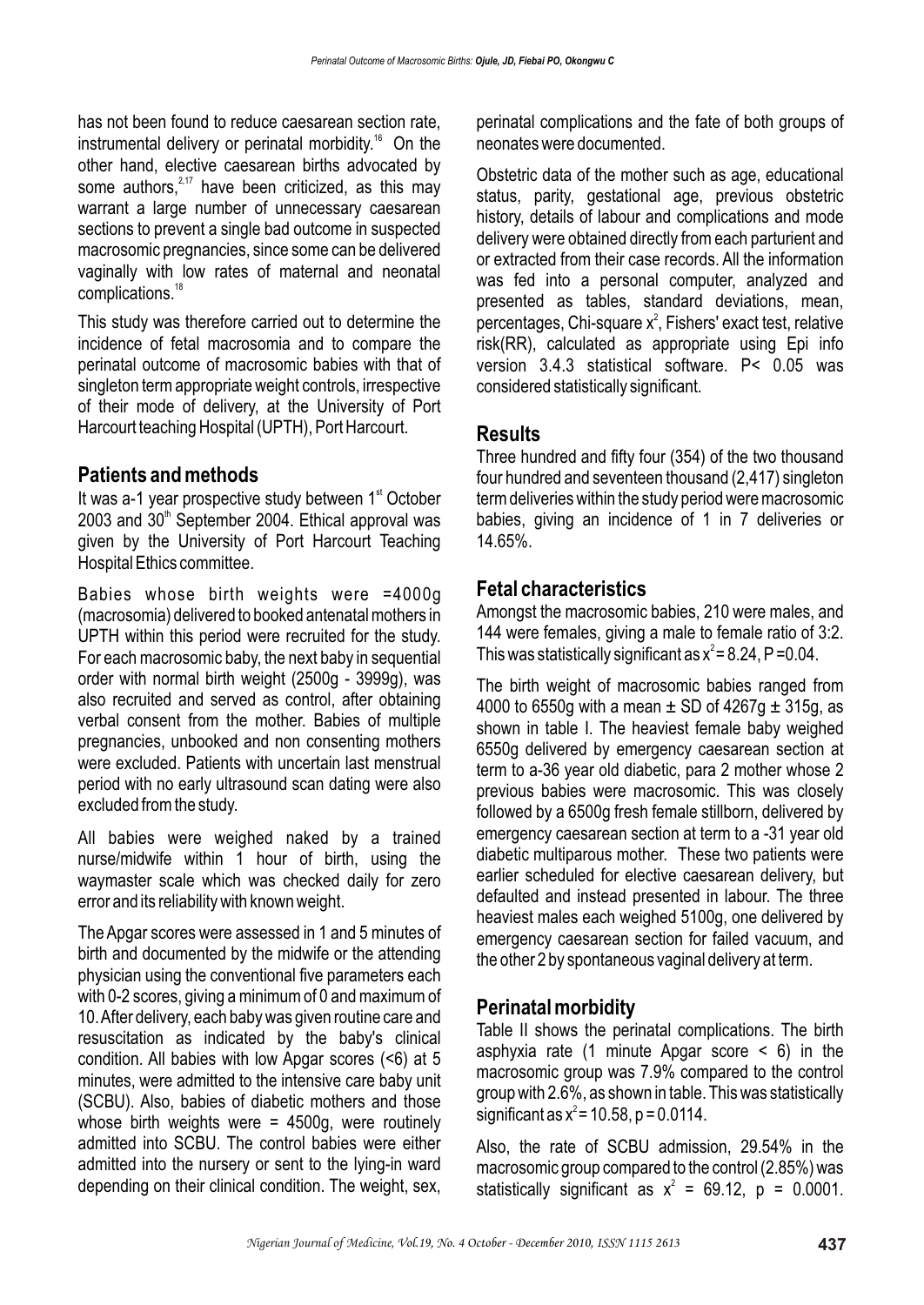Though, there were cases of clavicular fracture and of shoulder dystocia, surprising, no case of fetal nerve injury was encountered.

## **Perinatal mortality**

The perinatal mortality among macrosomic babies was two times higher than in the control babies. There were a total of 17 perinatal deaths amongst the macrosomic cases, giving a perinatal mortality rate of 48 in 1000 births, while the control babies had a death rate of 23 in 1000 live births. This was statistically significant as  $x^2 =$ 43.87, p = 0.001, as shown also in table II.

Two of the perinatal deaths in macrosomic group were stillbirths, while 15 died within the first seven days of life. Fifteen of the macrosomic deaths were males, 2 females, while 6 of the control deaths were males, and 2, females.

Causes of mortality in the macrosomic babies were birth asphyxia (8), neonatal sepsis and jaundice (5), and undetermined causes in 4. In the control group, birth asphyxia was responsible for deaths in 5, while neonatal sepsis and jaundice was responsible for deaths in 2, and hemorrhagic disease of the new born in one.

## **Maternal socio-demographic characteristics**

The age range of mothers of macrosomic babies was 20 - 41 years, with a mean  $\pm$ SD of 30.1  $\pm$  4.15 years, while the mean age of mothers of the control neonates was  $29.9 \pm 4.2$  years, with a range of 18 to 42 years. This was not statistically significant as  $X^2 = 0.02$ , p = 0.9005. Over 98% of the mothers in both groups had formal education, while less 2% did not have.

Table III shows that the maternal parity ranged from 0 - 7. Primigravid and primiparous mothers were each 97 in number, representing 27.4% each, while para 2 to 4 accounted for 146 (41.2%) of the cases. Only 14 (3.95%) were grandmultiparous. The modal parity range was 2 to 4.

## **Labour complications**

Table IV depicts complications in labour. There were 78(22.2%) of cephalopelvic disproportion in labour as against 31 (8.75%) in the control group. This was statistically significant. Also fetal distress, shoulder dystocia perineal laceration and primary post partum haemorrhage were significantly higher in the macrosomic than the control group.

Diabetes mellitus, prolonged pregnancy and abnormal lies and presentations were comparatively higher in mothers of macrosomic babies than mothers of normal weight neonates.

# **Mode of delivery**

Table V illustrates the mode delivery. Only 166 (46.9%) mothers with macrosomic fetuses had spontaneous vaginal delivery compared to 288 of the control mothers, with 7(2%) requiring instrumental vaginal delivery. One hundred and forty-nine (42.1%) of the mothers of macrosomic babies had emergency caesarean section, compared to 40 (11.33%) in the control group. This was statistically significant as  $x^2 =$  $50.36$ ,  $p = 0.001$ .

Thirty one (8.8%) of the macrosomic babies were delivered by elective caesarean section, while 149 (42.1%) were delivered by emergency caesarean section. Overall caesarean section rate was 55.7% in macrosomic pregnancies, compared to 18.64% in control mothers, also statistically significant as  $x^2$  $=$  33.76, p = 0.001, with RR = 1.97 (1.55-2.51).

One (0.3%) of the macrosomic babies was delivered by craniotomy for intra uterine fetal death and another by laparotomy for ruptured uterus in a parturient with a previous caesarean scar. These were not statistically significant as Fisher's exact test = 0.5007

**Table I. Distribution of macrosomic babies by birth weight categories and by sex**.

| Birth weight(g) | Male |       | Female         |       | <b>Both sexes</b> |       |
|-----------------|------|-------|----------------|-------|-------------------|-------|
| Groups          | No.  | %     | No.            | %     | %<br>No.          |       |
| 4000-4499       | 162  | 77.14 | 120            | 57.14 | 282               | 79.66 |
| 4500-4999       | 30   | 14.28 | 15             | 7.14  | 45                | 12.71 |
| 5000-5499       | 18   | 8.58  |                | 3.33  | 25                | 7.06  |
| 5500-5999       | 0    | 0     | 0              | 0     | 0<br>0            |       |
| 6000-6499       | 0    | O     | 0              | ŋ     | 0<br>ŋ            |       |
| 6500-6599       | 0    | 0     | $\overline{2}$ | 0.95  | 2                 | 0.56  |
| Total           | 210  | 100   | 144            | 100   | 354               | 100   |

**Table II. Perinatal outcome**

| Outcome                              | Cases   | %     | control | %       | p-value |
|--------------------------------------|---------|-------|---------|---------|---------|
| Birth asphyxia<br>(AS <sub>6</sub> ) | 28      | 7.91  | 8       | 2.65    | 0.011   |
| Clavicular #<br>Congenital           | 2       | 0.56  | O       | 0       | 0.157   |
| Malformation                         | 4       | 1.30  | 0       | 0       | 0.461   |
| SCBU admission                       | 106     | 29.94 | 10      | 2.82    | 0.001   |
| <b>Stillbirths</b>                   | 2       | 0.56  | 1       | 0.28    | 0.181   |
| 1 <sup>st</sup> week deaths          | 15      | 3.74  | 7       |         | 0.001   |
| Perinatal mortality                  | 48/1000 |       |         | 23/1000 | 0.001   |

#### **Table III. Parity distribution of mothers**

| Parity  | Cases | %     | Control | $\mathbf{a}$ |
|---------|-------|-------|---------|--------------|
|         | 97    | 27.4  | 121     | 34.18        |
|         | 97    | 27.4  | 93      | 26.27        |
| $2 - 4$ | 146   | 41.20 | 120     | 33.90        |
| e5      | 14    | 4.0   | 20      | 5.65         |
| Total   | 354   | 100   | 354     | 100          |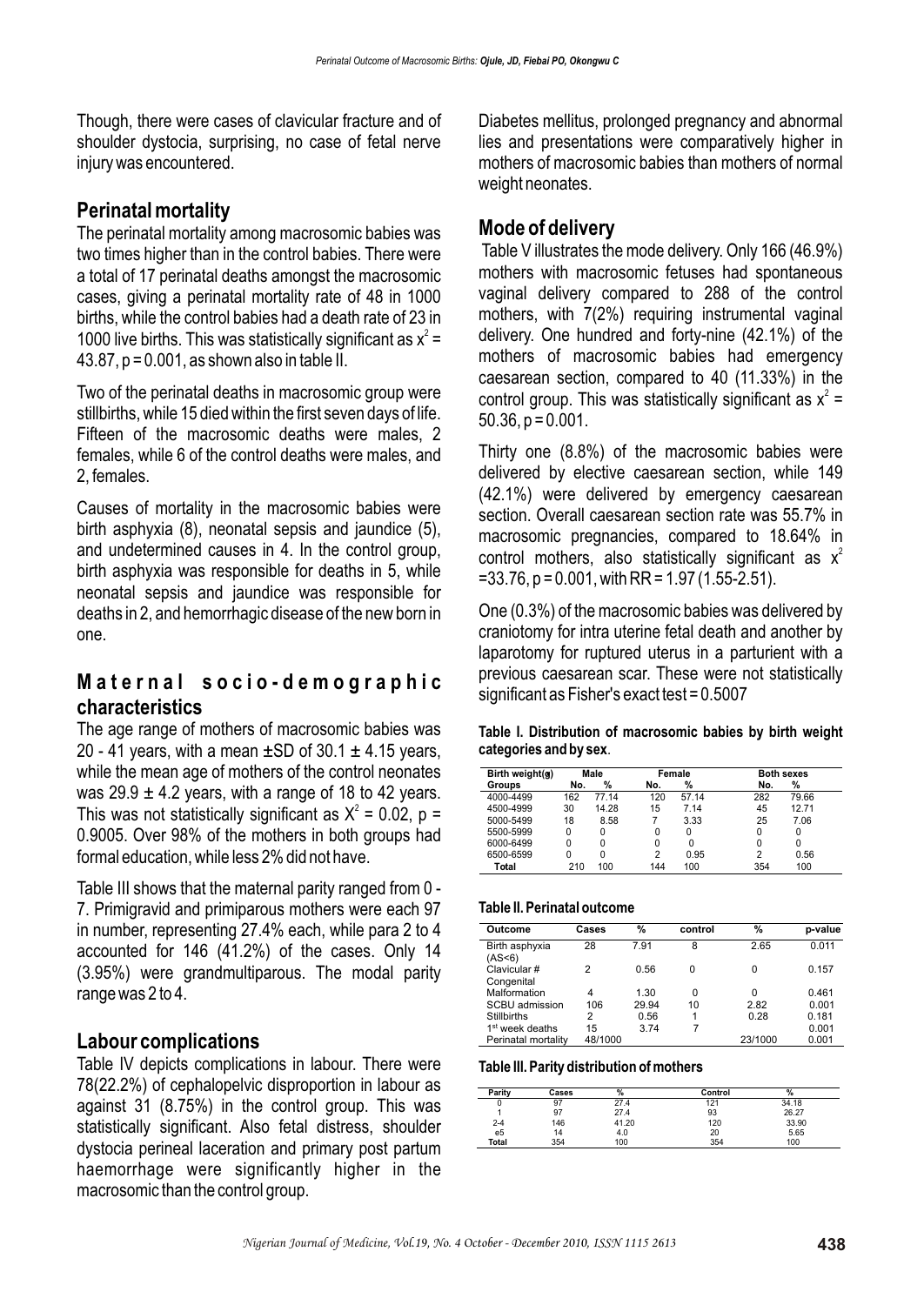#### **Table IV. Labour complications**

| Complication          | Cases | %    | Control | %    |  |
|-----------------------|-------|------|---------|------|--|
| Cephalopelvic         | 78    | 22.2 | 31      | 8.75 |  |
| Disproportion         |       |      |         |      |  |
| <b>Fetal Distress</b> | 30    | 8.70 | 10      | 2.82 |  |
| Shoulder Dystocia     | 4     | 1.13 | 0       | 0.00 |  |
| Perineal              | 30    | 8.45 | 16      | 4.45 |  |
| Laceration            |       |      |         |      |  |
| $10$ post partum      | 20    | 5.60 | 5       | 1.41 |  |
| haemorrhage           |       |      |         |      |  |
| Uterine Rupture       |       | 0.28 | O       | 0.00 |  |

#### **Table V. Mode of delivery**

| Mode                                 | Cases    | %          | Control         | %               | p-value |
|--------------------------------------|----------|------------|-----------------|-----------------|---------|
| Spontaneous<br>Vaginal delivery      | 166      | 46.9       | 261             | 73.73           | 0.0002  |
| Instrumental<br>Vaginal delivery     | 7        | 2.0        | 10              | 2.82            | 0.4720  |
| <b>Elective Caesarean</b><br>section | 31       | 8.8        | 33              | 9.38            | 0.8107  |
| Emergency caesarean<br>section       | 149      | 42.1       | 40              | 11.33           | 0.0000  |
| Destructive delivery<br>Total        | 1<br>354 | 0.3<br>100 | $\Omega$<br>354 | $\theta$<br>100 | 0.3176  |

## **Discussion**

The incidence of fetal macrosomia in this study was 14.6%. This is much higher than the figures reported in several other studies, which ranged between 1.3-  $13\%$ <sup>2,4,5,12,15,19,20</sup> The disparity may be due to time interval between the various studies. This is supported by the finding in recent local and Caucasian studies which demonstrated trends towards higher mean birth weights and increased incidence of large for gestational age (LGA) babies attributed to improvement in the socioeconomic environment and concurrent increases in maternal body mass index.<sup>21,22</sup>

The difference could also be due to different criteria used in defining fetal macrosomia in the various studies, difference in the incidence of potential diabetics in the populations studied, and our diet here now changing towards that of western countries with fast food gradually taken over our traditional meals especially in metropolitan cities like Port Harcourt.

The male preponderance of macrosomic babies noted in this series was in keeping with reports of other investigators, which have also been noted as a risk factor for macrosomia.<sup>28,15,23</sup>. This relatively higher birth weights of male babies have been attributed to a poorly defined influence of chromosome Y, which establishes the antigenic dissimilarity that enhances trophoblastic invasion and which consequently enhances fetal growth. $^{24}$  It has also been speculated that the male fetus tend to have greater lean body mass and less body fat than the female probably due to the effect of fetal testosterone production.<sup>25</sup> However, the highest birth weight in this study was that of a 6.55kg female delivered to a -36 year old diabetic mother with 2 previous macrosomic babies. This was followed closely

by another female fresh stillbirth which weighed 6.5kg also delivered to a diabetic mother with a previous macrosomic birth. This could be due to strong multiple risk factors of macrosomia: obesity, diabetis mellitus and previous macrosomic deliveries in these mothers.

The three heaviest males each weighed 5.1kg, delivered to non obese, non diabetic mothers with no previous history of macrosomic births. The heaviest babies recorded in Enugu<sup>8</sup> (1988) and Ife<sup>23</sup> (1991) weighed 5.5kg each, more recently in Benin $12$  (2003), the biggest baby weighed 5.8kg. This trend is probably as a result of changes in the socioeconomic environment over the years resulting in the increasing incidence of macrosomia as earlier noted.<sup>12,22</sup>

In this study para 2 to 4 was most frequently associated with macrosomic births accounting for 41.2% of the mothers and in keeping with the report from Enugu, $^{23}$ while 4% of the cases were grandmultiparous, in agreement with the Benin finding,<sup>12</sup> but much lower than the 1988 earlier report from Enugu<sup>23</sup>. This could be as a result of declining incidence of grand multiparity in our environment.  $25,26$  However, 27.4% of primigravidae in this study had macrosomic babies, much higher than the figures reported in other Nigerian studies.<sup>8,12,23,25</sup> probably reflecting better maternal nutrition.

The elective caesarean section rate was 8.8%, which was marginally lower than that of the control (9.32%). This could be due to less recourse to elective caesarean delivery as it is thought to be too radical in the management of pregnancies complicated by fetal  $m$ acrosomia.<sup>7</sup> Expectedly, the emergency caesarean section rate was 3 times higher in the macrosomic cases than the control group in agreement with previous studies,  $12,23,27$  probably due to higher incidence of cephalopelvic disproportion in the former. This may contribute to the increased morbidity among the macrosomic babies because fetal outcome in emergency caesarean delivery is incomparable to that of elective caesarean birth.

The overall perinatal outcome was worse for the macrosomic than the appropriate weight babies. The birth asphyxia rate at 1-minute was 7.9% in macrosomic babies compared to 2.6% in the control group. This is in keeping with reports from other centres.  $28,23$ . Also admission into the special care baby unit (SCBU) was higher in the macrosomic babies (29.9%), when compared to the appropriate weight controls (2.82%). These may be as a result of the associated difficult labour, hypoglycaemic tendencies of the big babies and the mandatory policy of admitting babies weighing